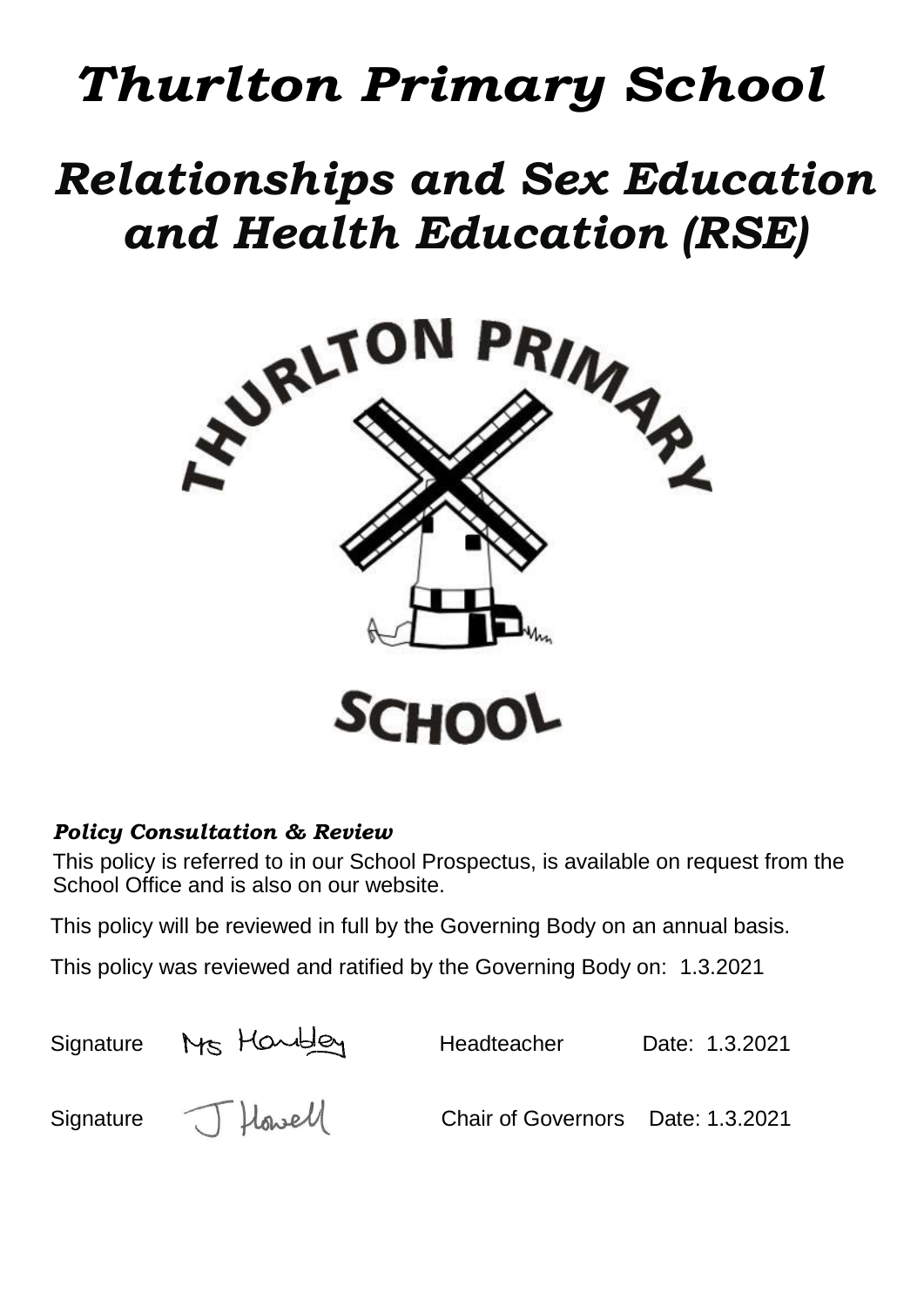#### *POLICY DEVELOPMENT*

This Relationships, Sex and Health Education policy covers the *Thurlton Primary School* approach to teaching relationships, sex and health education (RSE).

This policy has been subject to thorough consultation with the whole-school community including pupils, Parents/Carers, staff, school governors and where relevant appropriate members of the wider community such as medical professionals and faith leaders.

Pupil consultation has ensured that the needs of all pupils can be met through the delivery of an age and stage appropriate RSE curriculum that addresses relevant issues, informed by analysis of public health data and pupil priorities.

Consultation methods have included activities carried out in class and school council. Activities included challenging stereotypes and talking about pupil's worries and concerns. Key needs identified were ensuring that all pupils are able to use the correct language to describe body parts, all children to recognise what makes a good relationship.

Pupil consultation has been used to inform the creation of the school's RSE curriculum and this policy where appropriate.

The consultation and policy development process involved the following steps:

- 1. Review a member of staff or working group pulled together all relevant information including relevant national and local guidance
- 2. Staff consultation all school staff were given the opportunity to look at the policy and make recommendations
- 3. Parent/stakeholder consultation parents and any interested parties were invited to attend a meeting about the policy and delivery of the Curriculum.
- 4. Pupil consultation we investigated what exactly pupils want from their RSE
- 5. Ratification once amendments were made, the policy was shared with governors and ratified

#### *DEFINITION*

RSE is about the emotional, social and cultural development of pupils, and involves learning about relationships, sexual health, sexuality, healthy lifestyles, diversity and personal identity.

RSE involves a combination of sharing information, and exploring issues and values.

RSE is not about the promotion of sexual activity

## *POLICY AVAILABILITY*

Stakeholders can be informed about the policy through RSE consultation events, referencing in the school prospectus or accessing a copy from the school website. Should a hard-copy of the document be required, the school will be happy to provide this upon request and will also work with any stakeholders that require the policy in an alternative format to meet their individual needs, ensuring equitable accessibility for all.

The policy can be obtained in an alternative format by contacting the school office.

## *POLICY VALUES, AIMS AND OBJECTIVES*

*Today's children and young people are growing up in an increasingly complex world and living their lives seamlessly on and offline. This presents many positive and exciting opportunities but also challenges and risks. In this environment, children and young people need to know how to be safe and healthy and how to manage their academic, personal and social lives in a positive way.*

*These subjects represent a huge opportunity to help our children and young people develop. The knowledge and attributes gained will support their own, and others', wellbeing and attainment and help young people to become successful and happy adults who make a meaningful contribution to society.*

-Secretary of State Foreword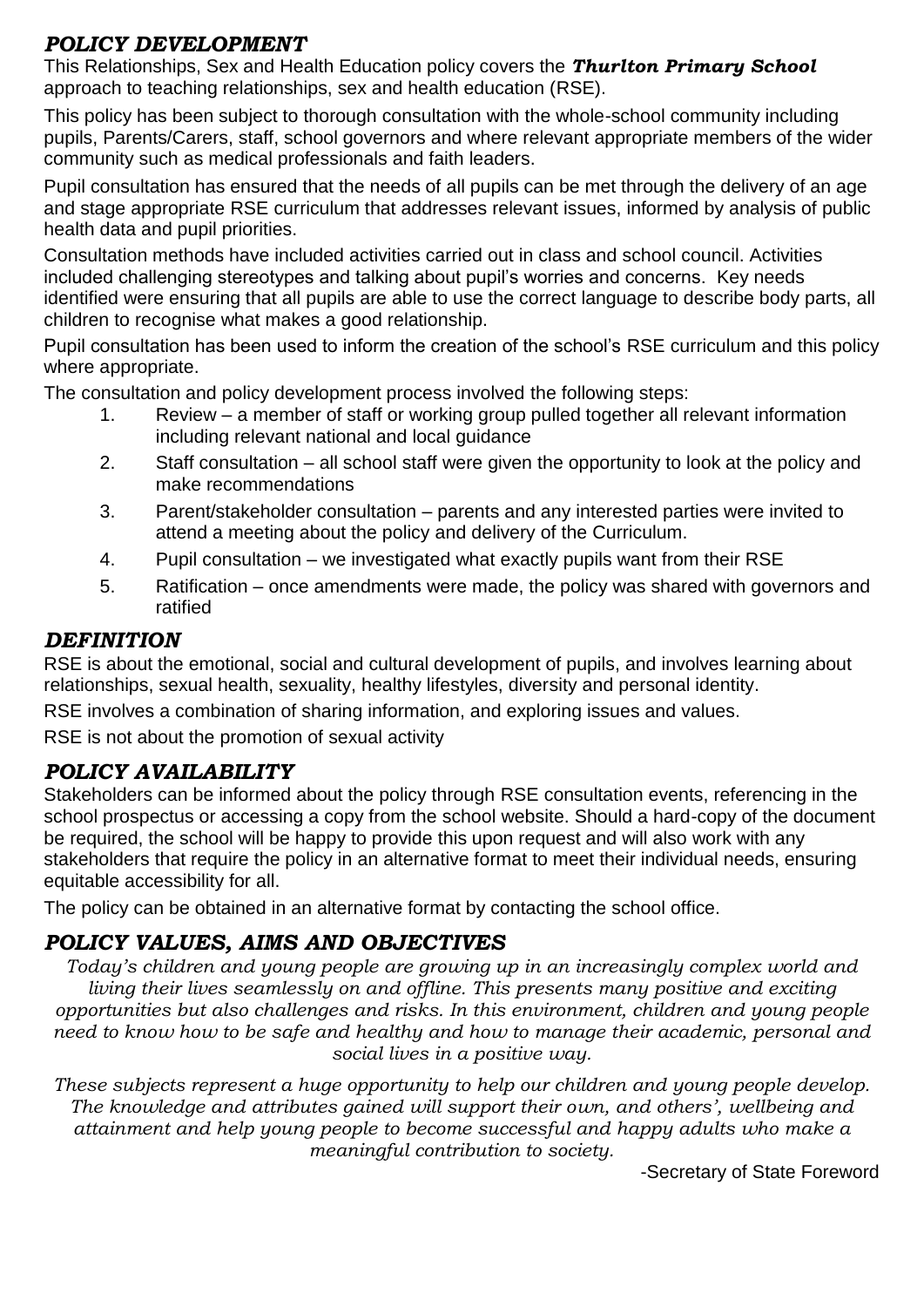The aims of relationships and sex education (RSE) at Thurlton Primary are to:

- Provide a framework in which sensitive discussions can take place
- Prepare pupils for puberty, and give them an understanding of sexual development and the importance of health and hygiene
- Help pupils develop feelings of self-respect, confidence and empathy
- Create a positive culture around issues of sexuality and relationships
- Teach pupils the correct vocabulary to describe themselves and their bodies

At Thurlton Primary we strive to ensure all our pupils able to flourish in a safe, calm, caring and enabling environment in which each pupil's wellbeing is paramount and their developing independence is encouraged and celebrated.

We want to help each pupil to become a caring, confident and curious young person who has a passion for learning and achieving.

RSE is underpinned by a clear set of embedded values and principles that complement the school ethos and permeate through the teaching practice, resources and classroom management of RSE lessons. Our school values are:

- have respect for others
- have the resilience to be keep trying and finish what they have started
- have high expectations for themselves ...to be the very best they can be

RSE is learning about the emotional, social and physical aspects of growing up, relationships, sex, human sexuality and sexual health in an age and stage appropriate manner.

RSE equips children and young people with accurate information, positive values and the skills to enjoy healthy, safe and positive relationships, to celebrate their sexuality and to take responsibility for their health and wellbeing both now and in the future.

We recognise the importance of RSE in preparing children and young people to live safe, fulfilled and healthy lives.

The overarching objective of RSE is to support children and young people through a journey of physical, emotional and moral development via the teaching of essential knowledge, skills and values within the framework of the law and provisions of the Equality Act, 2010.

## *OUR VISION FOR RSE*

*We intend to enable our pupils to become happy, healthy and responsible members of society. Pupils are provided with opportunites to learn about rights and responsibilites and diversity. We encourage our pupils to develop independence and self worth ensuring that they are well equipped to face challenges in life and going forward into adulthood.*

Effective RSE can make a significant contribution to the development of personal skills needed by pupils to establish and maintain relationships.

RSE will ensure children and young people are encouraged to understand the importance of stable, loving relationships, respect, love, and care.

It also enables young people to make responsible and informed decisions about their health and wellbeing.

RSE will be approached through evidence-based, best practice principles to ensure the highest impact on improving pupil health, wellbeing, safeguarding and lifelong outcomes.

The following principles are based on research evidence, supported by a wide range of leading organisations including the NSPCC, Barnardo's, The Children's Society and education unions.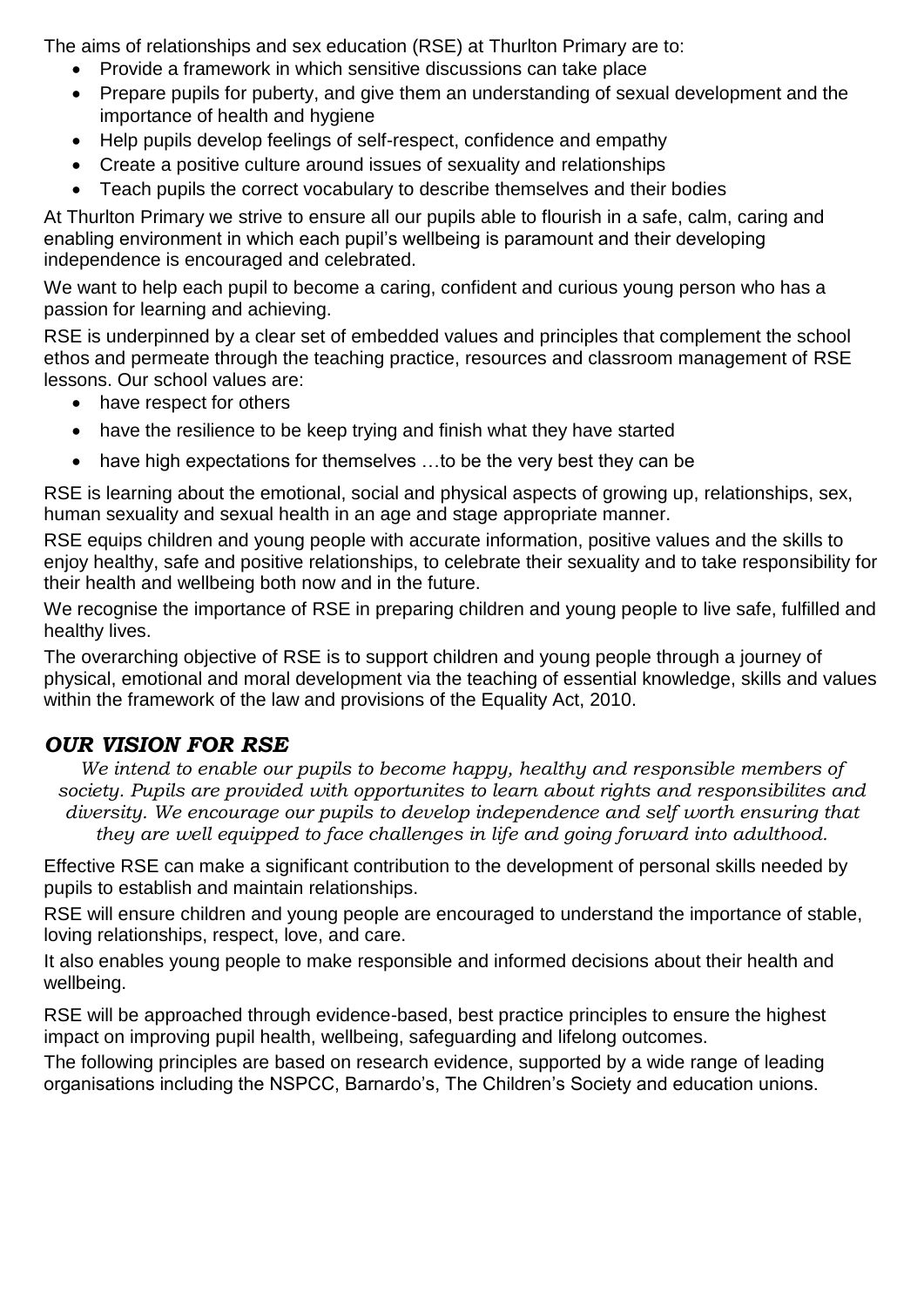## *PRINCIPLES OF EFFECTIVE RSE*

RSE provision at Thurlton Primary School:

- Is an identifiable part of our school curriculum, which has planned, timetabled lessons across all the Key Stages.
- Is taught by staff regularly trained in RSE (with expert visitors invited in to enhance and supplement the programme, where appropriate).
- Works in partnership with Parents/Carers, informing them about what their children will be learning and how they can contribute at home.
- Delivers lessons where pupils feel safe and encourages participation by using a variety of teaching approaches with opportunities to develop critical thinking and relationship skills.
- Is based on reliable sources of information, including about the law and legal rights and distinguishes between fact and opinion.
- Promotes safe, equal, caring and enjoyable relationships and discusses real-life issues appropriate to the age and stage of pupils, including friendships, families, consent, relationship abuse, sexual exploitation and safe relationships online.
- Gives a positive view of human sexuality with honest and medically accurate information so that pupils can learn about their bodies and sexual and reproductive health in ways that are appropriate to their age and maturity.
- Gives pupils opportunities to reflect on their values and influences (such as from peers, media, faith and culture) that may shape their attitudes to relationships and sex and nurture respect for different views.
- Includes learning about how to get help and treatment from sources such as the School Health Service and other health and advice services including reliable information online.
- Fosters gender equality and LGBT+ (lesbian, gay, bisexual, trans) equality and challenges all forms of discrimination in RSE lessons and in everyday school life.
- Meets the needs of all pupils with their diverse experiences including those with special educational needs and disabilities.
- Seeks pupils' views about RSE so that teaching can be made relevant to their real lives and assessed and adapted as their needs change.

## *ENTITLEMENT AND EQUALITY OF OPPORTUNITY*

All pupils are entitled to access a broad and balanced curriculum delivered in an age and stage appropriate manner. Teachers will include a range of teaching styles and groupings to allow all pupils to make progress. Every pupil will be given opportunity to develop their skills independently and in groups, enhancing their own confidence and self–esteem.

We actively celebrate the diversity of our pupils, their families and the wider whole-school community. RSE will always be taught in a non-judgemental, non-biased and fully inclusive manner through clear, impartial, scientific information as well as covering the law to ensure all pupils have equal access to our RSE curriculum. We do not use RSE as a means of promoting any form of sexual orientation over another.

Thorough consultation, continual assessment and regular reviews of the curriculum we ensure that we continually recognise and respect pupils' different abilities, levels of maturity, personal circumstances (including gender identity, faith or culture and that of their family, friends and the wider whole-school community) in accordance with the school's inclusion policy.

## *TEACHING AND LEARNING*

The RSE programme will be led by Miss Davison and Mrs Hambley and taught by all members of the teaching and support staff and supported by *school nurses, visitors and outside agencies* when required.

All staff involved in the delivery of RSE have received specialist training to ensure that pupils receive clear and consistent approaches to RSE throughout their time at Thurlton Primary School.

Whole staff and individual training needs will be identified through the school's ongoing selfevaluation process and staff appraisal.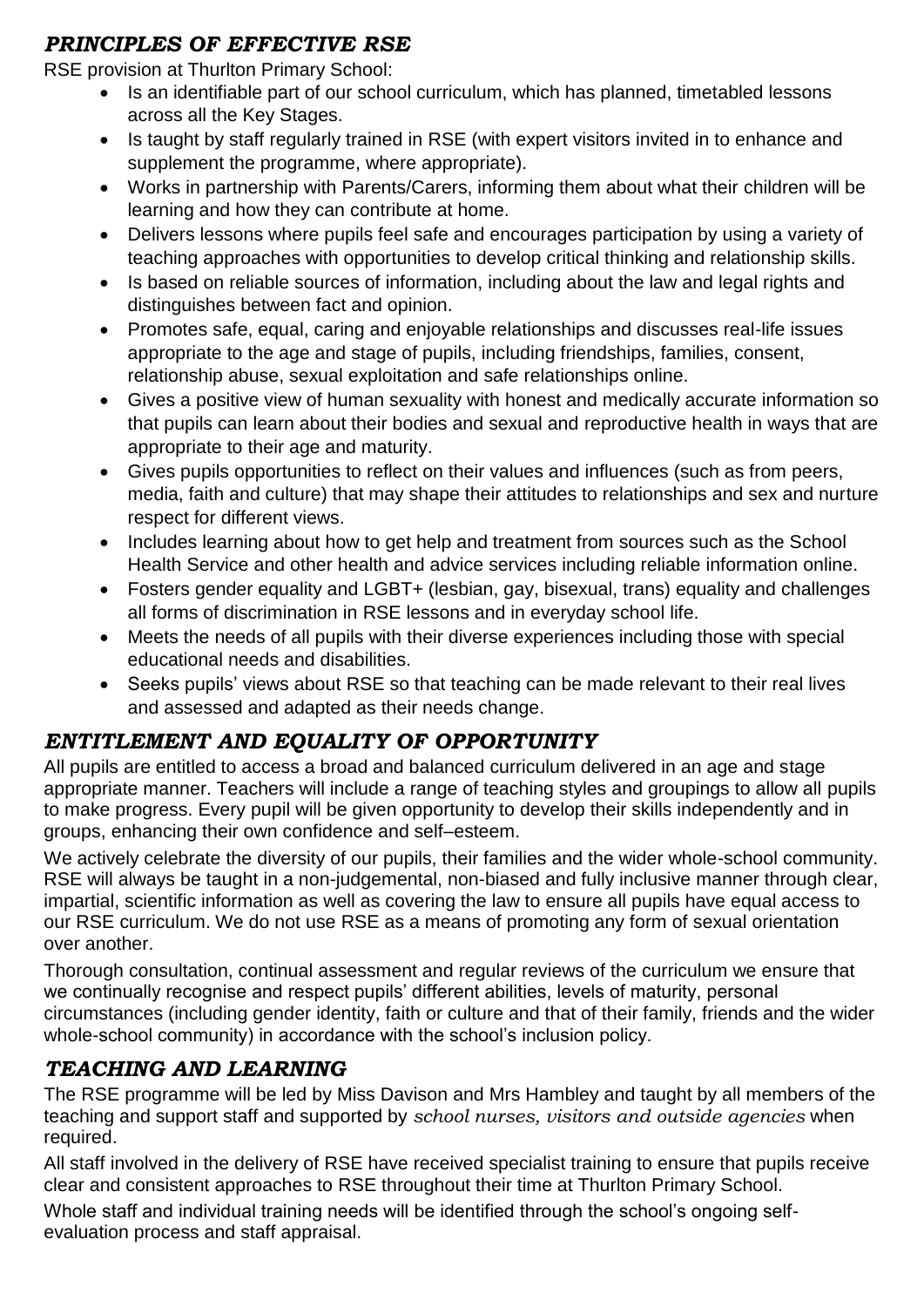On occasion external visitors, experts and agencies may be invited to contribute to the delivery of RSE to enhance delivery of these subjects, bringing in specialist knowledge and different ways of engaging with children and young people. When this happens the school will:

- Check the visitor or visiting organisation's credentials.
- Ensure the teaching delivered by the visitor fits with our planned programme and our published policy.
- Discuss the detail of how the visitor will deliver their sessions and ensure that the content is age-appropriate and accessible for the pupils.
- Ask to see in advance the materials visitors will use as well as a lesson plan so that collectively we can ensure it meets the full range of pupils' needs (e.g. special educational needs).
- Agree how confidentiality will work in any lesson and that the visitor understands how safeguarding reports should be dealt with in line with our school's policy.
- Arrange for the visitor to be supervised/supported by a member of school staff at all times.
- Monitor and evaluate the visitor input to inform future planning.

RSE will be taught through a range of teaching methodologies, including story-telling, drama, discussions, individual private reflection, quizzes and fact finding, value spectrums, debating, independent research and artistic presentations etc.

This wide range of teaching strategies promotes engagement by all pupils, irrespective of preferred learning styles.

#### *PRIMARY CURRICULUM*

The majority of elements of the RSE curriculum are statutory requirements to teach to meet *Government RSE guidance 2019* and *The Equalities Act, 2010.*

RSE will be taught through a *spiral curriculum*. This approach means that pupils will gain knowledge, develop values and acquire skills gradually by re-visiting core themes to build on prior learning. RSE will support the school's commitment to safeguard pupils through an age-appropriate curriculum that prepares them to live safely in the modern world.

Our intended RSE curriculum is detailed below and based on the Norfolk guidance but may vary in response to emerging issues and to reflect the rapidly changing world in which our pupils are living and learning. If this is the case, Parent/Carers will be provided with appropriate notice before the amended programme is delivered.

Where possible the curriculum will be complemented by themed assemblies, topic days and cross curricular links.

Learning about British Values and other aspects related to Staying Safe will be included in teaching.

| Relationships Education | Families and people who care for me<br>Caring friendships<br>Respectful relationships<br>Online relationships<br>Being safe                                                                          |
|-------------------------|------------------------------------------------------------------------------------------------------------------------------------------------------------------------------------------------------|
| Sex Education           | How a baby is conceived and born<br>Preparing boys and girls for the changes that<br><i>adolescence brings</i>                                                                                       |
| <b>Health Education</b> | Mental wellbeing<br>Internet safety and harms<br>Physical health and fitness<br>Healthy eating<br>Drugs, alcohol and tobacco<br>Health and prevention<br>Basic first aid<br>Changing adolescent body |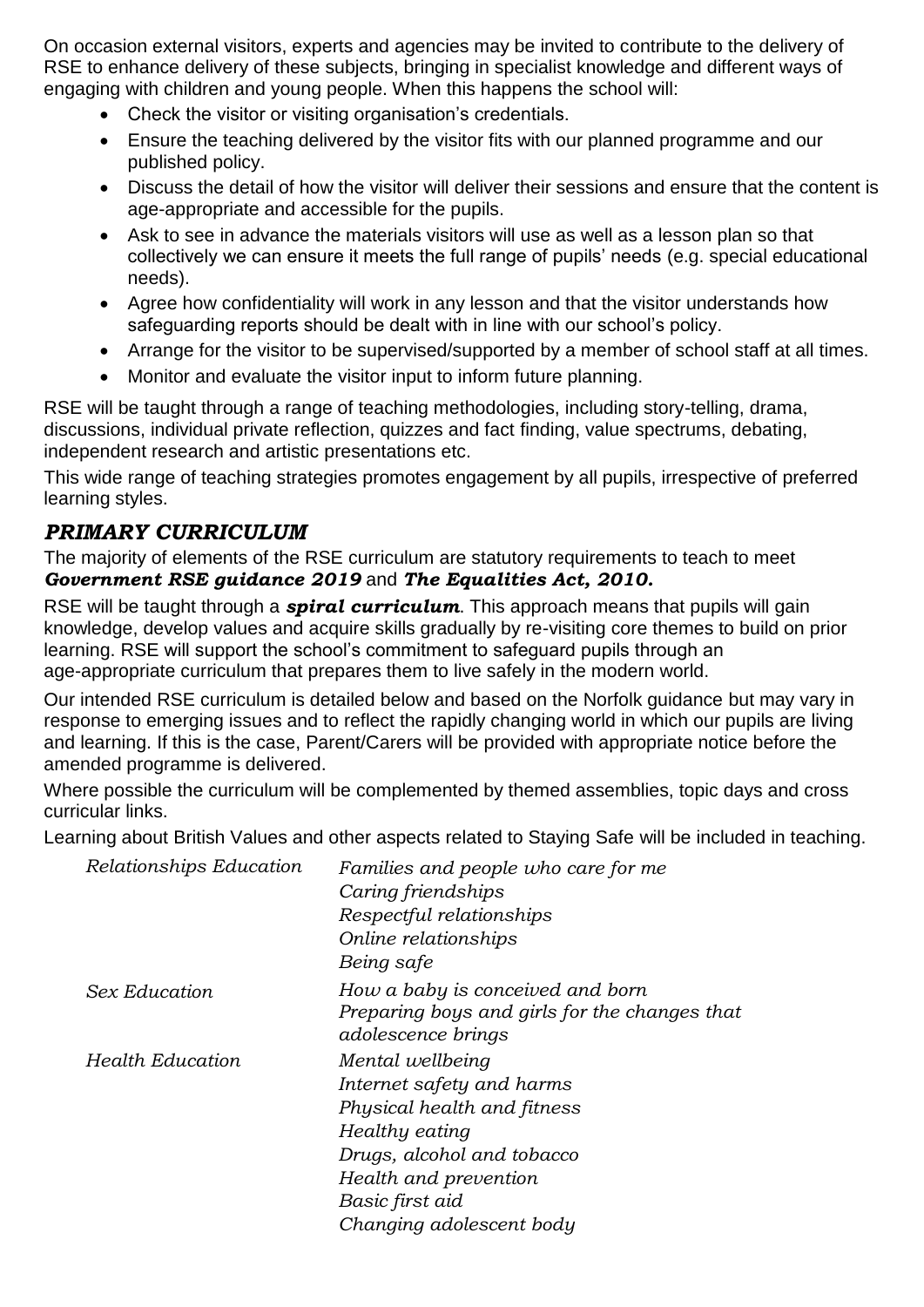These areas of learning are taught within the context of family life taking care to ensure that there is no stigmatisation of children based on their home circumstances (families can include single parent families, LGBT parents, families headed by grandparents, adoptive parents, foster parents/carers amongst other structures) along with reflecting sensitively that some children may have a different structure of support around them (for example: looked after children or young carers).

Our curriculum map is available on request. See *Appendix 1* for the expected knowledge, learning and life skills all primary pupils should know by the end of Key Stage 2

## *PARENTS' TO WITHDRAW*

Parents/Carers **DO NOT** have the right to withdraw their children from relationships education. Parents have the right to withdraw their children from the components of sex education within RSE. Requests for withdrawal should be put in writing and a discussion with the Headteacher must take place detailing reasons why before this will be authorised. Alternative work will be given to pupils who are withdrawn from sex education.

## *ROLES AND RESPONSIBIITIES*

The *SCHOOL STAFF* are responsible for:

- Delivering RSE in a sensitive way
- Modelling positive attitudes to RSE
- Monitoring progress
- Responding to the needs of individual pupils
- Responding appropriately to pupils whose parents wish them to be withdrawn from the Sex Education components of the curriculum.

Staff **DO NOT** have the right to opt out of teaching RSE. Staff who have concerns about teaching RSE are encouraged to discuss this with the Headteacher.

The *PUPILS* are expected to engage fully in RSE and when discussing issues related with RSE, treat others with respect and sensitivity.

The *HEADTEACHER* is responsible for ensuring that RSE is taught consistently across the school and for managing requests to withdraw pupils from components of RSE

The *GOVERNING BODY* will approve and ratify the RSE policy, and hold the Headteacher to account for its implementation.

#### *ASSESSMENT*

Pupils' learning will be assessed at the end of every topic to ensure that pupils are making sufficient progress to build on prior teaching and learning and that teaching strategies and resources remain relevant and effective.

Assessment activities will be implicit, forming part of a normal teaching activity to ensure that pupils do not feel under pressure and will include self-assessment tasks that will confirm pupils understanding of the topics.

The evaluation of teaching and learning assessments will be shared with pupils and Parents/Carers as appropriate.

The quality of RSE teaching and learning will be monitored through RSE learning walks, team teaching and informal drop-ins conducted by subject leads and/or members of the senior leadership team. The observations and findings of which will be used to identify and inform future staff training needs.

#### *TRAINING*

The school purchased the RSE support package from Norfolk Educator Solutions: Two members of the teaching staff attended the two day training: All staff attended twilight training provided by the support package.

Staff are trained on the delivery of RSE as part of their induction and it is included in our Continuing Professional Development (CPD) calendar.

The Headteacher will also invite visitors from outside the school, such as school nurses or sexual health professionals to provide support and training to staff teaching RSE.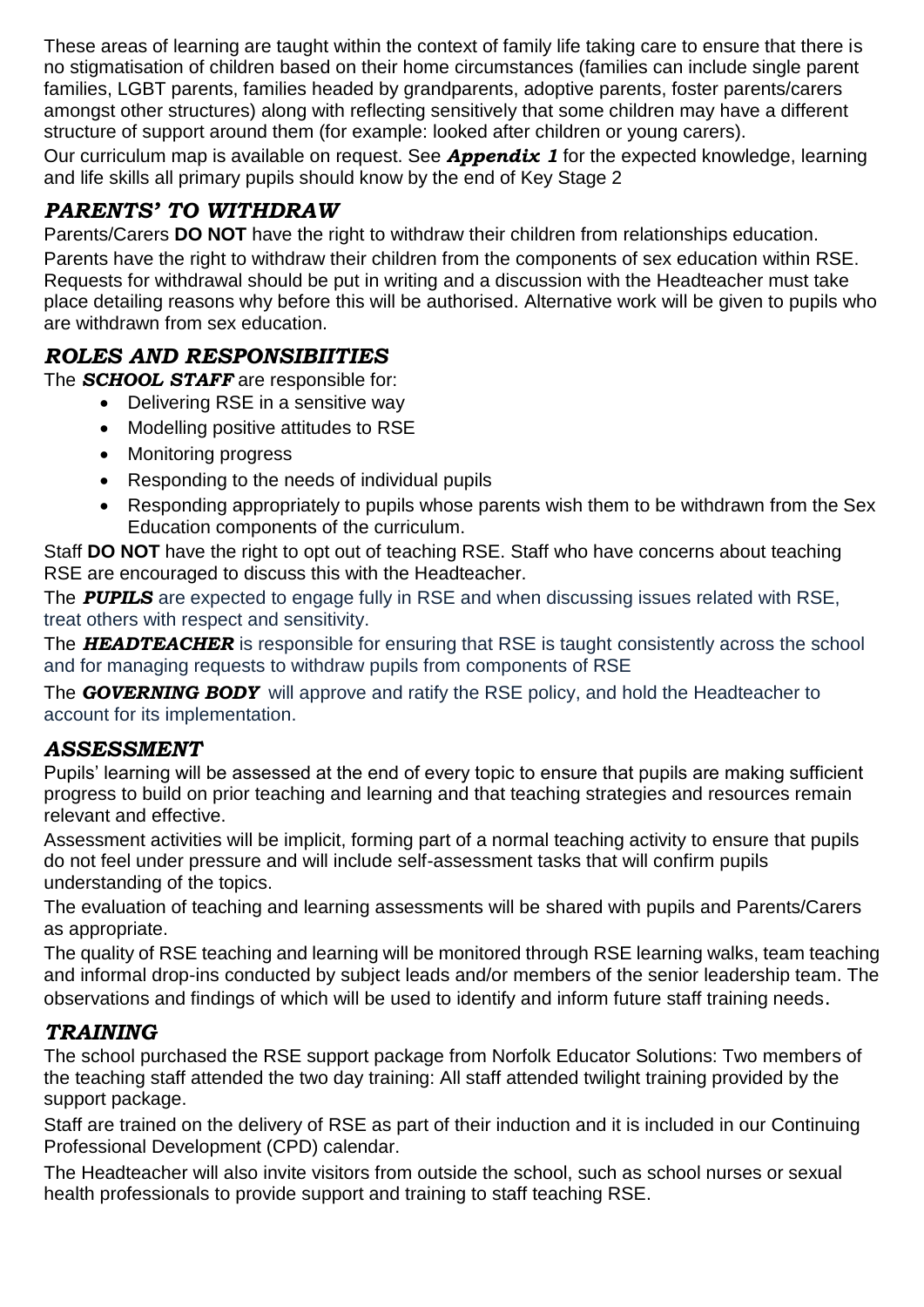#### *MONITORING ARRANGEMENTS*

The delivery of RSE is monitored by the Subject Leader through:

- Learning walks and scrutiny of the floor books used for assessment purposes.
- Pupils' development in RSE is monitored by class teachers as part of our internal assessment systems.

This policy will be reviewed by the LGB every year and at every review the policy will be approved by the Clarion Trust

## *STATUTORY REQUIREMENTS*

As a Primary Academy School we must provide relationships education to all pupils as per section 34 of the [Children and Social work act 2017.](http://www.legislation.gov.uk/ukpga/2017/16/section/34/enacted)

We do not have to follow the National Curriculum but we are expected to offer all pupils a curriculum that is similar to the National Curriculum including requirements to teach science which would include the elements of sex education contained in the science curriculum.

In teaching RSE, we are required by our funding agreements to have regard to quidance issued by the secretary of state as outlined in section 403 of the [Education Act 1996.](http://www.legislation.gov.uk/ukpga/1996/56/contents)